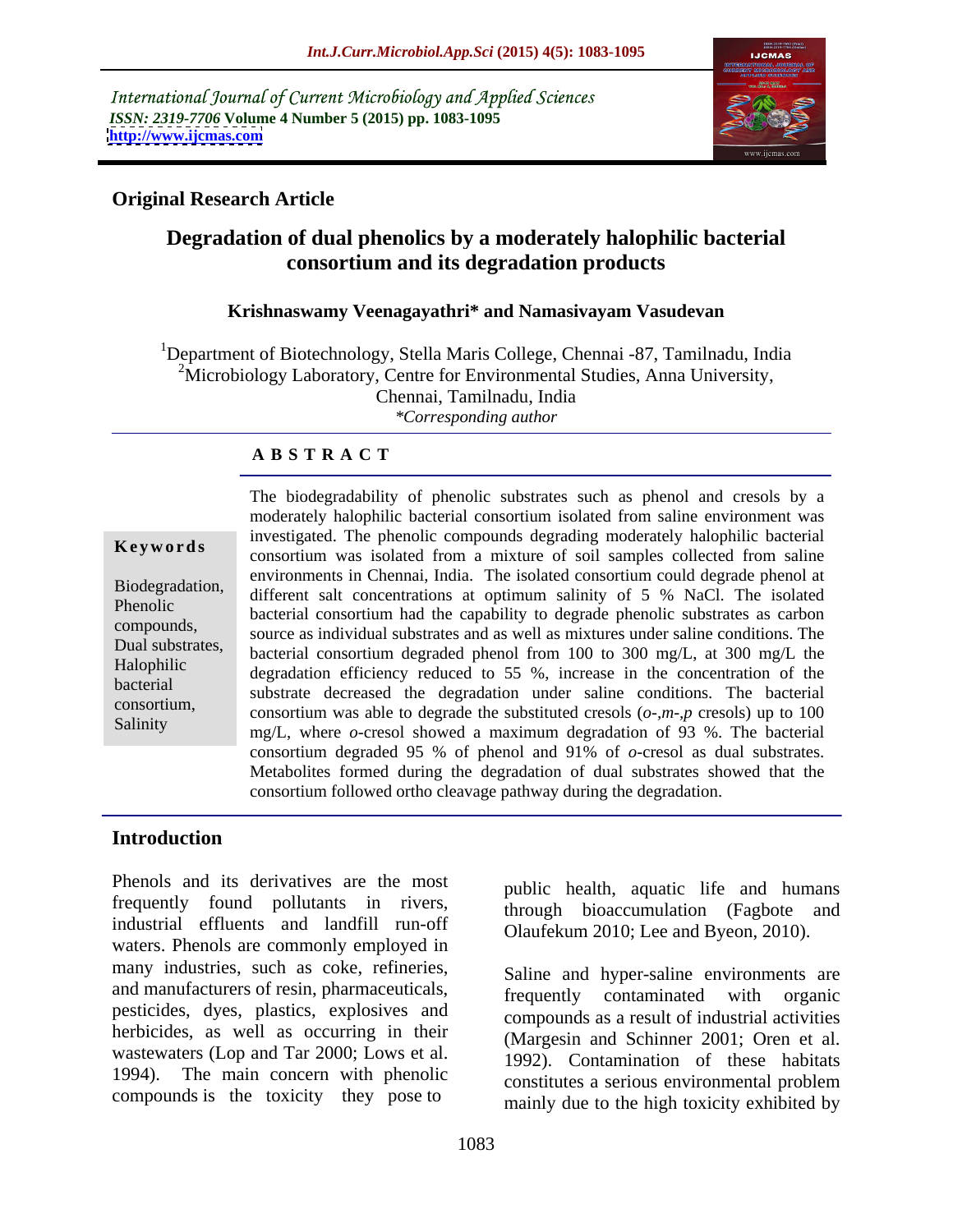the organic compounds. Worldwide, the cell, thus allowing the halophile to hypersaline effluents are likely to represent balance intra and extra cellular ionic up to 5 % of the total global wastewater strength to maintain cytoplasmic hydration. production. Several industrial processes, (Woolard and Irvine 1995). Hence, halo such as pesticide, chemical and adaptation method employed by halophilic pharmaceutical as well as gas and oil and halotolerant bacteria may aid them to extraction, generate thousands of millions of more efficiently degrade a wide range of litres of saline to highly saline wastewaters substrates because their intracellular (Lefebvre and Moletta 2006). Major organic enzymesare conventional, or the same as contaminants of the saline environments are non-halophiles (Oren et al. 1992). Phenol the xenobiotic compounds that include degradation by pure and mixed cultures has mainly polyaromatic hydrocarbons and been reported under non-saline conditions.

Saline effluents are usually treated through saline conditions (Hinteregger and physico-chemical means, as the Streichsbier 1997; Bastos et al. 2000; Garcia conventional biological treatment is known to be strongly inhibited by salt (mainly Peyton 2003; Garcia et al. 2005; Wang et al. NaCl). However, physico-chemical 2009). techniques are energy-consuming and their (Ludzack and Noran 1965; Zhuang et al. are sensitive to abrupt ionic changes and, in important in treating such saline

included in extremophiles that not only thrive in but also requires saline conditions halotolerants to oxidize pollutants in the bacterial consortium was enriched under with organic pollutants (Margesin and<br>Schinner 2001; Mohanan et al. 2007). osmotic stress of high salinity environments by actively accumulating  $K^+$ , glycerol,  $\frac{1}{2}$  olyoccol , glycerol, betaine and other compatible solutes within

phenolic compounds. However very few report is available on the substrates because their intracellular degradation of phenol by pure cultures under saline conditions (Hinteregger and et al. 2001; Munoz et al. 2001; Alva and 2009).

start-up and running costs are high. Some Previous studies on the degradation of times the level of salt in the effluent is close phenol under saline conditions were mainly to 120 g/L (mainly NaCl and KCl), makes it focused on the biodegradation using single impossible for the operation of a target compound. As phenolic compounds conventional wastewater treatment system are present as mixtures in pharmaceutical 2010). The conventional micro-organisms biodegradation of mixed pollutants is very addition, they do not tolerate salt wastewaters. Hence, it is desirable to use concentrations higher than 30 g/L. Lastly, microorganisms that are able to degrade bacterial acclimatization to salt is quickly mixed phenolic compounds under saline lost if salinity suddenly drops. conditions. To our knowledge, we found that Halophiles are microorganisms, which are degradation of mixed phenolic compounds wastewater, the present study of important in treating such saline there have been scarce reports on the under saline conditions.

for their growth. The ability of halophiles/ In the present study phenol degrading presence of NaCl is useful for the biological saline conditions and was used to degrade treatment of saline ecosystems contaminated the phenolic compounds individually and as Schinner 2001; Mohanan et al. 2007). during the degradation of the phenolic Halophilic bacteria have adapted to the compounds showed that they followed bacterial consortium was enriched under dual substrates.The intermediates formed ortho-cleavage for their degradation.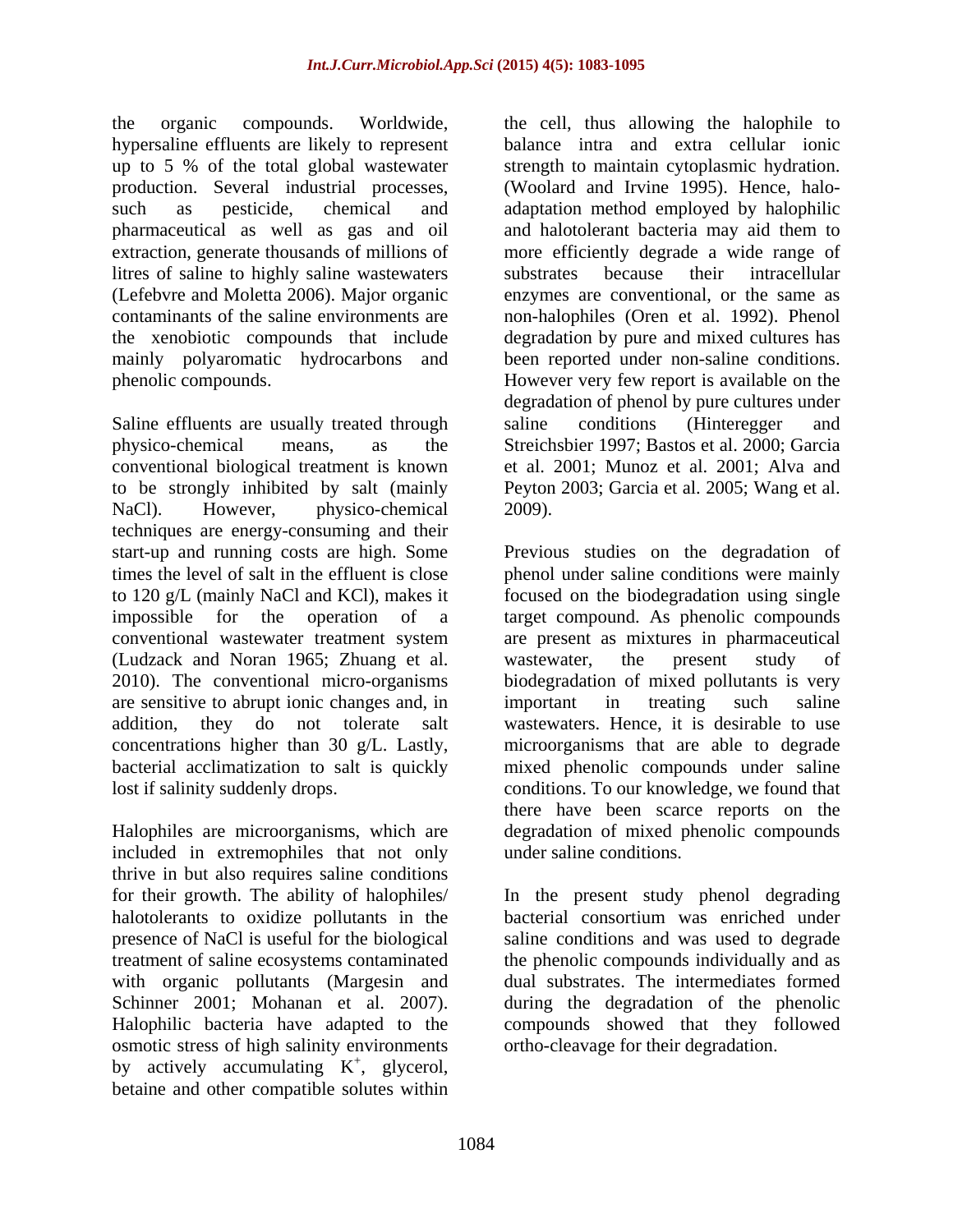mineral salts medium of (g/L) NaCl 50.0, mg/L of yeast extract, adjusted to pH -7 and (cfu/mL) were counted. The consortium was distilled water  $-1L$  (Alva and Peyton 2003). room temperature and was amended with respective phenolic compound through a grade) used in the studies were purchased

The bacterial strains used in the present *sp.,Bacillus licheniformis, Halomonas aeruginosa* (Veena gayathri and Vasudevan

habitats of Chennai, such as phenol contaminated sites and from places having proximity to saline environment. The bacterial consortium was enriched in the mineral salts medium. The medium was For analysis of total cell protein, samples autoclaved, cooled to room temperature and were centrifuged at 12,000 rpm for 10 mins was amended with phenol (50 mg/L) and washed with fresh (substrate-free) through a sterile filter  $(0.45 \mu m)$  in 250 ml Erlenmeyer flasks. After 1 month of cultivation, the consortium was spread on The pellet from each sample was then agar plates containing the same medium and phenol. During all these experiments, after for a total of 3 minutes (1.5 min x 2) on an observing the turbidity at an interval of 24 h, ice-water bath. Sample (0.5 ml) was added 5ml aliquots were aseptically inoculated into to 0.5 mL Coomassie Blue protein dye and

**Materials and Methods 100 ml** of liquid medium supplemented with **Medium**  in protein yield was taken as a confirmation The bacterial consortium was grown in utilization of phenol. Cell morphology and  $KH_2PO_4$  0.25, NH<sub>4</sub>Cl 1.0, Na<sub>2</sub>BO<sub>7</sub> 2.0, FeCl<sub>3</sub> microscopy. Alternatively, the cells were 0.0125, CaCl<sub>2</sub> 0.06 and MgCl<sub>2</sub> 0.05 with 10 also plated on nutrient agar and viable cells The medium was autoclaved, cooled to phenol, cresols and mixture of the substrates increasing phenol concentrations. Increase of the ability of the consortium for the motility of cells were examined by light (cfu/mL) were counted. The consortium was studied for its growth and degradation of as the sole carbon source.

sterile filter (0.45 µm) in 250 ml Erlenmeyer For the degradation study, mineral salts flasks. The chemicals and reagents (Analar medium containing phenolic compounds from Merck, India. consortium. Different conditions used for **Bacterial consortium** Phenolic compound + bacterial consortium; study were *Bacillus cereus, Arthrobacter* (iii) serving as controls. The bacterial *salina, Bacillus pumilus* and *Pseudomonas*  concentrations of 10 2010 ). with shaking at 150 rpm and extracted every **Studies on the degradation on phenolic** acidified to pH 2.5 with 1N HCl and **compounds** extracted twice with dichloromethane (v/v). The bacterial consortium was isolated from anhydrous sodium sulphate and condensed soil samples collected from different to 1 mL in a rotavapour (Buchi, Germany) were inoculated with the bacterial the degradation of phenol were  $(i)$  medium  $+$ (ii) medium + Phenolic compound and (iii) medium + bacterial consortium, with (ii) and consortium was added to the medium at  $\frac{4}{10^5}$  of  $mI$  The  $10^5$  cfu/mL. The  $5 \text{ of } m$  The cfu/mL. The culture, in duplicate, was incubated at 37°C 24 h interval for 5 days. Each culture was The extracts were filtered through for further gas chromatographic analysis.

## **Protein analysis**

mineral medium, then centrifuged and washed few times to remove the substrate. disrupted by sonication at 30 % amplitude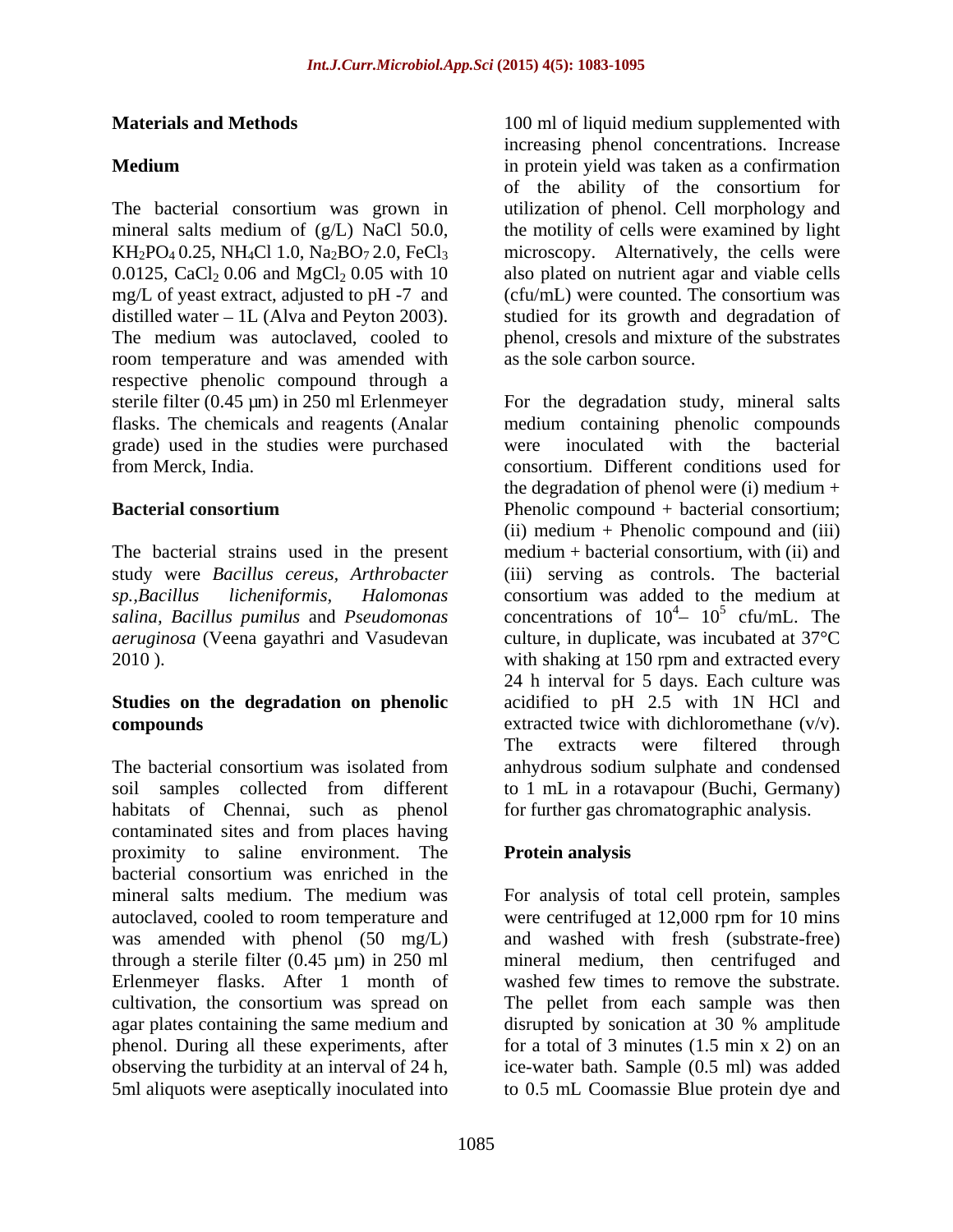the absorbance was measured at 595 nm. The total protein concentration was

their concentrations were increased up to mg/L. To study the degradation of dual

phenolic compounds as sole carbon source monitoring (SIM) mode. Fragmented through a 0.2mm Gelman filter acro disc, before analysis in gas chromatograph standards. (Chemito GC Model No 1000) equipped with FID detector and capillary column Results and Discussion (Varian Chromopak capillary column CP SIL 8 CB, 30 m X 0.32 mm . Nitrogen was used as a carrier gas, with injector temperature 220°C, detector temperature 250 °C and the oven temperature of the The influence of salt on the degradation of column at 150°C. Standard solutions of phenol by the bacterial consortium was different phenolics were as standards. The studied at different salt concentrations from samples were injected and the rate of utilization of phenolic compound was  $g/L$ ). At 3 % NaCl, the degradation of calculated based on the peak area percent phenol was95 % with a maximum protein and retention time. concentration of 37.6 mg/L and the

## **Analysis of metabolites by GC-MS**

determined by calibration with bovine serum GC-MS analysis was performed with GC albumin standard according to (Bradford MS-QP2010 [SHIMADZU] with an inert 1976). mass selective detector and a computer **Phenolic compounds Compounds Compounds** analysis. The samples were Initially the bacterial consortium was equipped with: an Agilent DB-5 capillary acclimatized with 50 mg/L of phenol, then column (30m x 0.25mm id x 0.25  $\mu$ m); with 300 mg/L. Substituted phenols like *o*-cresol, injection at 280ºC and an ion source *m*-cresol, *p*-cresol were used at temperature at 200ºC. Oven operating concentrations of 50 mg/L, 75 mg/L and 100 temperature was 80ºC with the holding time substrates, optimum concentration of phenol time of 41.67 mins. The masses of primary (100 mg/L) with *o*-cresol (50 mg/L) were and secondary phenolic compound ions used in the study. were determined by using the scan mode Gas Chromatographic analysis **Exercise 2018** pure phenolic compound standards (Merck). The ability of the consortium to utilize the performed by using the selected ion was determined by growing it in the mineral products were identified using computer salts medium containing Phenol (100, 150, station library search. Retention time of the 200, 250, 300 mg/L), *o*-, *m-* and *p*-Cresol fragmented products are further compared (50, 75 and 100 mg/L). The cell suspensions and confirmed by analyzing authentic were clarified by centrifugation at 10,000 standards. Helium was used as the carrier rpm for 15 min, at 6°C. The culture gas. Standards from Sigma Aldrich were supernatant was extracted with used for the phenolic compounds and their dichloromethane, condensed and filtered metabolites. A GC MS library search was workstation was used for the phenolic silylated before analysis. The GC-MS was an injection volume of  $1 \mu L$ , split ratio of  $20 \mu L$ of 1 min, 300  $\degree$ C for 2 mins with the total with impact ionization (70 eV, 200ºC) for Qualitative analysis of phenols was monitoring (SIM) mode. Fragmented used to confirm the metabolites without standards.

## **Results and Discussion**

## **Degradation of Phenol by the bacterial consortium at different salt concentrations**

studied at different salt concentrations from ((1-15 %) i.e 10, 30, 50, 70, 100 and 150 g/L). At 3 % NaCl, the degradation of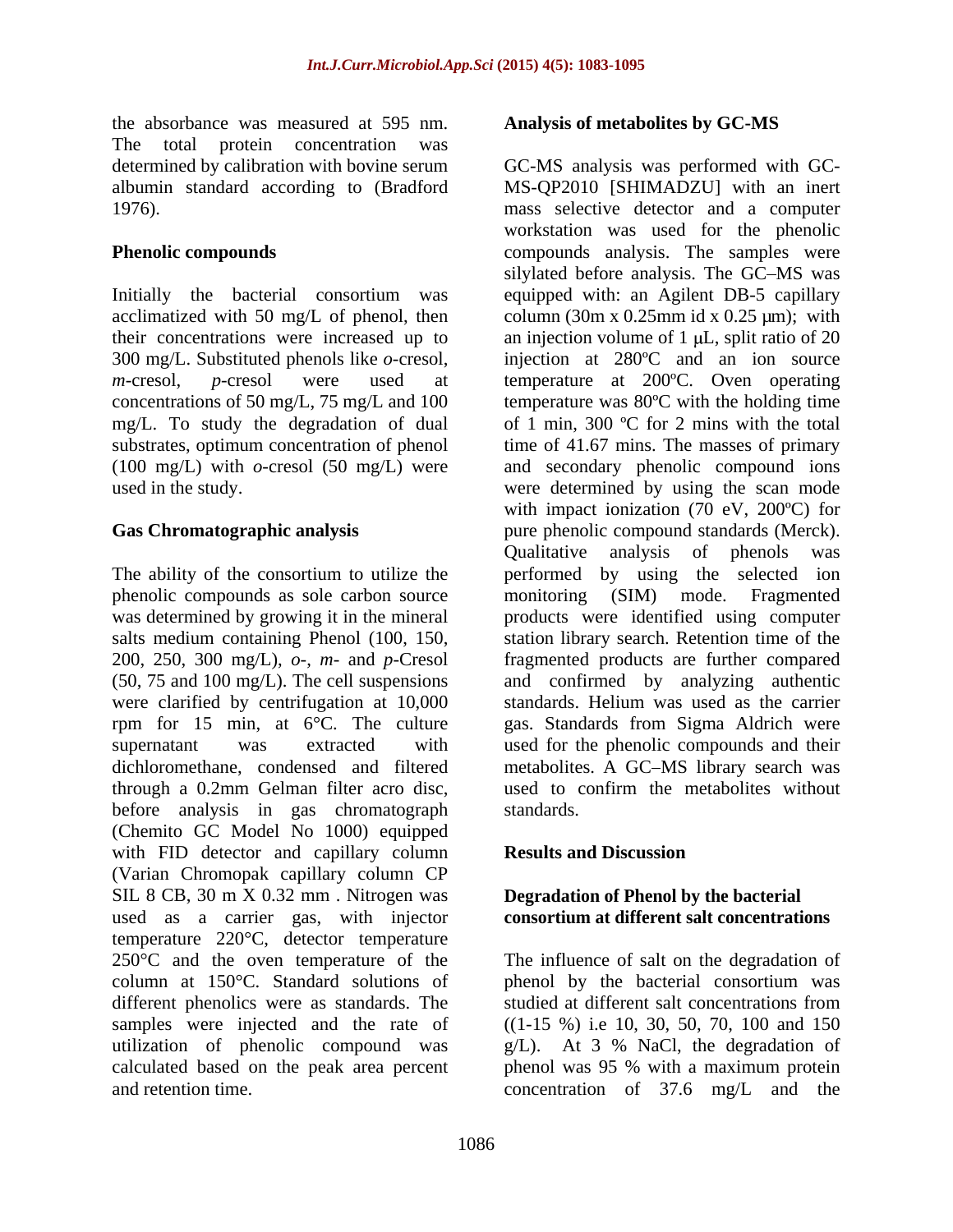degradation reached maximum of 99 % at 5 degraded (> 93 %) by the bacterial concentration was increased to 7 %, 10 % and 15 %, the degradation decreased to 93 degradation reached to a maximum of 99 % be due to higher salt concentrations, which 200 mg/L, the degradation reduced to 93 % (Ventosa et al. 1998; Diaz et al. 2000; Diaz

this was also indicated by the very less bacterial consortium needed salinity for phenol at 140 g/L NaCl with 99 %

# **Degradation of different concentrations of**

The bacteria consortium was studied for the

% NaCl in 4 days (Fig 1). The total protein consortium in 4 days. At optimum salinity concentration reached a maximum of 43.2 of 50 g/L, the bacterial consortium utilized mg/L on the  $2<sup>nd</sup>$  day. When the NaCl  $100$  mg/L with increase in protein %, 89 % and 14 % with a decrease in protein in 4 days. At 150 mg/L of phenol, the concentration to 15, 7.6 and 5.2 mg/L degradation was 96 % with maximum respectively. The reduction in the protein yield of 37.6 mg/L. When the degradation of phenol above 7 % NaCl may concentration of phenol was increased to affected the metabolic rate of bacterial cells; with corresponding decrease in the protein this was also supported by few studies yield of about 34.5 mg/L. Further, phenol et al. 2002). Similar observations were also 250 mg/L and 300 mg/L of phenol and with made by few researchers on polyaromatic a maximum protein yield of 29.5 and 24.3 hydrocarbons (Rambeloarisoa et al. 1984; mg/L respectively. Optimum degradation of Mille et al. 1991; Oren et al. 1992; Bertrand phenol was achieved at 100 mg/L et al. 1993). concentration. Similar results were reported The utilization of phenol by the bacterial *Halomonas* sp. could degraded phenol (100 consortium was as low as 10 % at 1% NaCl, protein concentration of (1995) showed that halophilic mixed 7.4 mg/L which emphasizes that the cultures degraded only up to 100 mg/L of utilizing phenol as the substrate; this proved degradation in 150 h. The bacterial that the bacterial consortium is moderately consortium used in the present study, could halophilic in nature. The optimum growth of effectively utilize up to 300 mg/L of phenol the bacterial consortium in utilizing phenol with an optimum degradation at 100 mg/L, was at 5 % NaCl. Previous literature on the in 4 days. Thus when the concentration of degradation of phenol under saline bhenol was increased to 300 mg/L, it conditions by individual strains showed that affected the growth of the bacterial optimum degradation was achieved at 5 % NaCl (Woolard and Irvine 1995; This behaviour is characteristic of toxic Hinteregger and Streichsbier 1997). substrate metabolism as suggested by (Hill **phenol**  the more detrimental it becomes to the concentration of 45.2 mg/L in 2 days. The degradation reached to a maximum of 99 % 200 mg/L, the degradation reduced to 93 % degradation reduced to 90 % and 55 % at Hinteregger and Streichsbier (1997), where mg/L) as sole source of carbon and energy at 5 % NaCl concentration. Woolard and Irvine phenol at 140 g/L NaCl with 99 % consortium and the degradation of phenol. and Robinson 1975), who reported that, as concentration of toxic substance increases, organism to degrade the substrate.

degradation of different concentrations of Peyton et al. (2002) reported biodegradation phenol from 100 mg/L to 300 mg/L at the of phenol by halophilic mixed cultures, in optimum salinity of 50 g/L NaCl (Fig 2). which one of the cultures utilized up to 300 Phenol at 100 mg/L, 150 mg/L and 200 mg/L phenol at 100 g/L NaCl in 70 h. mg/L concentrations was almost completely Hinteregger and Streichsbier (1997) showed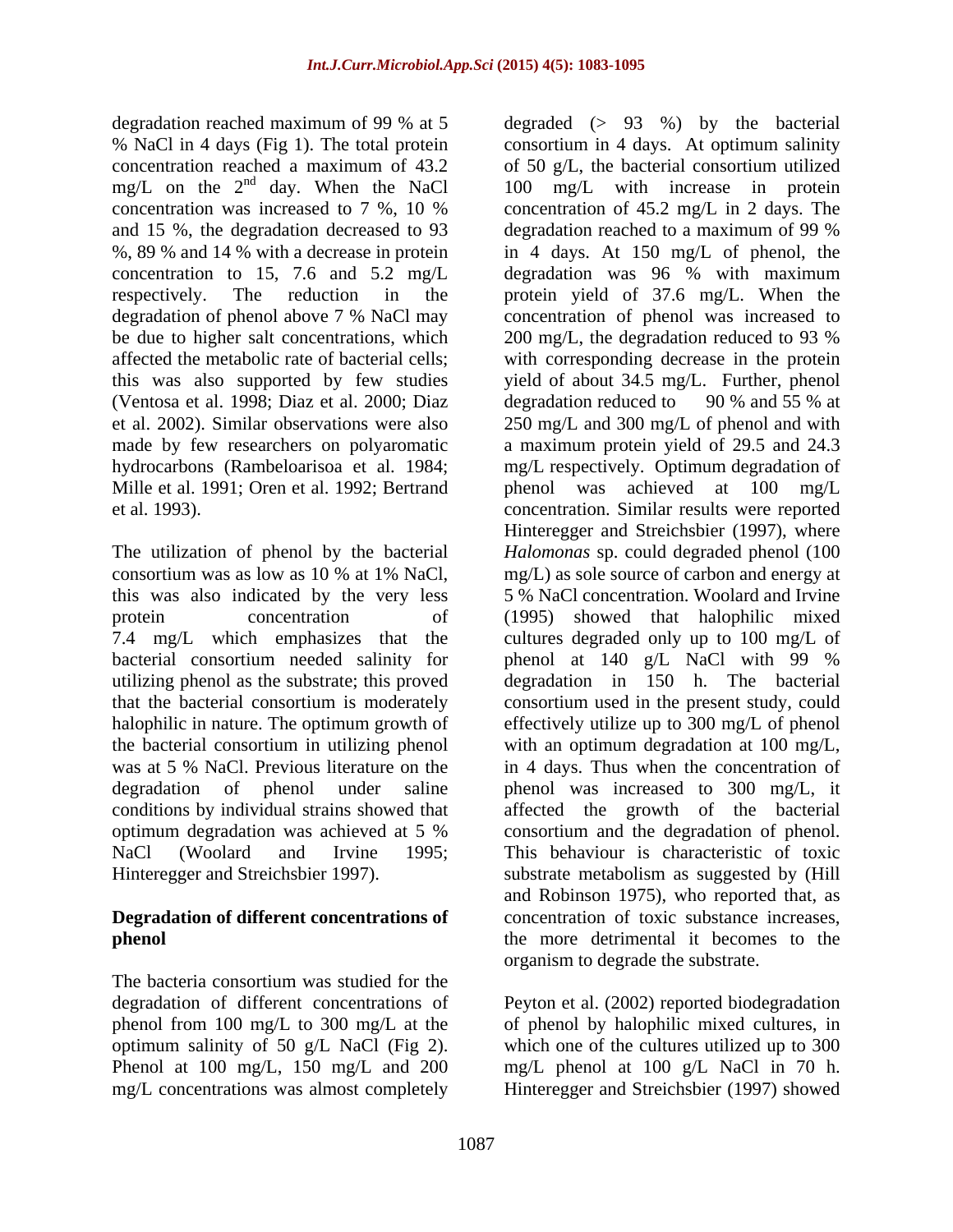that an unidentified *Halomonas* sp. degraded different concentrations of 50 mg/L, 75 140 g/L of NaCl in 13h. Alva and Peyton

Degradation of *o*-cresol at different more recalcitcrant than the other Cresols. concentrations with growth in terms of cresol at 50 mg/L, 75 mg/L and 100 mg/L study was able to degrade  $> 92$  % of oconcentrations were almost completely (93 %) degraded by the bacterial consortium in protein yield was 42.3 mg/L and 35.6 mg/L respectively in 2 days. At the end of 4 days, degradation) previously reported by cresol was 99 % and 95 %. When the

protein yield is shown in the Fig 4. The mg/L of *m-*cresol with a maximum protein there was a drop in the degradation (92 %) (100 mg/L) the bacterial consortium gave a saline conditions (Hinteregger and lowest degradation of  $82\%$  with a Striechbier 1997; Alva and Peyton 2003), the position of functional group of *m-*cresol. Fig 5 shows the degradation of *p*-cresol at

phenol only up to100 mg/L concentration at mg/L and 100 mg/L. When compared to *o-* (2003) studied the biodegradation of phenol was 93 % at 50 mg/L with a maximum (130 mg/L) by *Halomonas campisalis*, protein yield of 33.2 mg/L. While the which was able to completely remove degradation decreased to 90 % and 79 % at phenol in 100 h. While in the present study 75 mg/L and 100 mg/L with the maximum the bacterial consortium was able to grow up protein yield of 33.2 mg/L and 25.6 mg/L to 300 mg/L of phenol within 4 days. respectively. A decrease in the degradation **Degradation of different concentrations** cresol could be due to the methyl group, **cresols**  which reduces the solubility of the substrate. and *m-*cresol, the degradation of *p-*cresol protein yield of 33.2 mg/L. While the degradation decreased to 90 % and 79 % at of *m-*cresol and *p-*cresol compared with o- Among the cresols, *p-*cresol proved to be

protein yield is depicted in the Fig 3. *o*- The bacterial consortium in the present 4 days. At 50 mg/L and 75 mg/L of o- degradation (87 %) by the biofilm of cresol, the bacterial growth in terms of *Arthrobacter viscosus* (Quintelas et al. 2006) the degradation of 50 mg/L and 75 mg/L *o*- (Atagana 2004) under non-saline conditions. study was able to degrade > 92 % of o cresol under saline conditions which was achieved after 4 days. This is higher than the and also with the fungal population (84 % degradation) previously reported by

concentration of *o*-cresol was increased to Garcia et al. (2005) studied the catabolic 100 mg/L, the degradation reduced to 93 % versatility of many low molecular weight in 4 days and with a decrease in the protein aromatic compounds including phenols and yield to 32 mg/L in the log phase (2 days). *p-*cresols. Most of the isolates belonging to Degradation of *m*-cresol at concentrations of most of the aromatic compounds except for 50 mg/L, 75 mg/L and 100 mg/L with the *p-*cresol. The isolates enriched with phenol degradation of *m*-cresol was 94 % at 50 yield of 37.6 mg/L. When the *m-*cresol present study, the bacterial consortium concentration was increased to 75 mg/L enriched with phenol had the ability to grow with a corresponding protein yield of 30 than 90 % degradation. There are several mg/L. At highest concentration of *m-*cresol reports on the degradation of phenol under lowest degradation of 82 % with a maximum protein yield of 26.3 mg/L. Such but there are no reports on the degradation decrease in the degradation might be due to of cresols by individual strains or by a versatility of many low molecular weight the genus *Halomonas* were able to grow on were able to utilize a greater number of aromatic compounds than the rest of the isolates enriched with other aromatics. In on various cresol substituents with more saline conditions (Hinteregger and Striechbier 1997; Alva and Peyton 2003), bacterial consortium under saline conditions.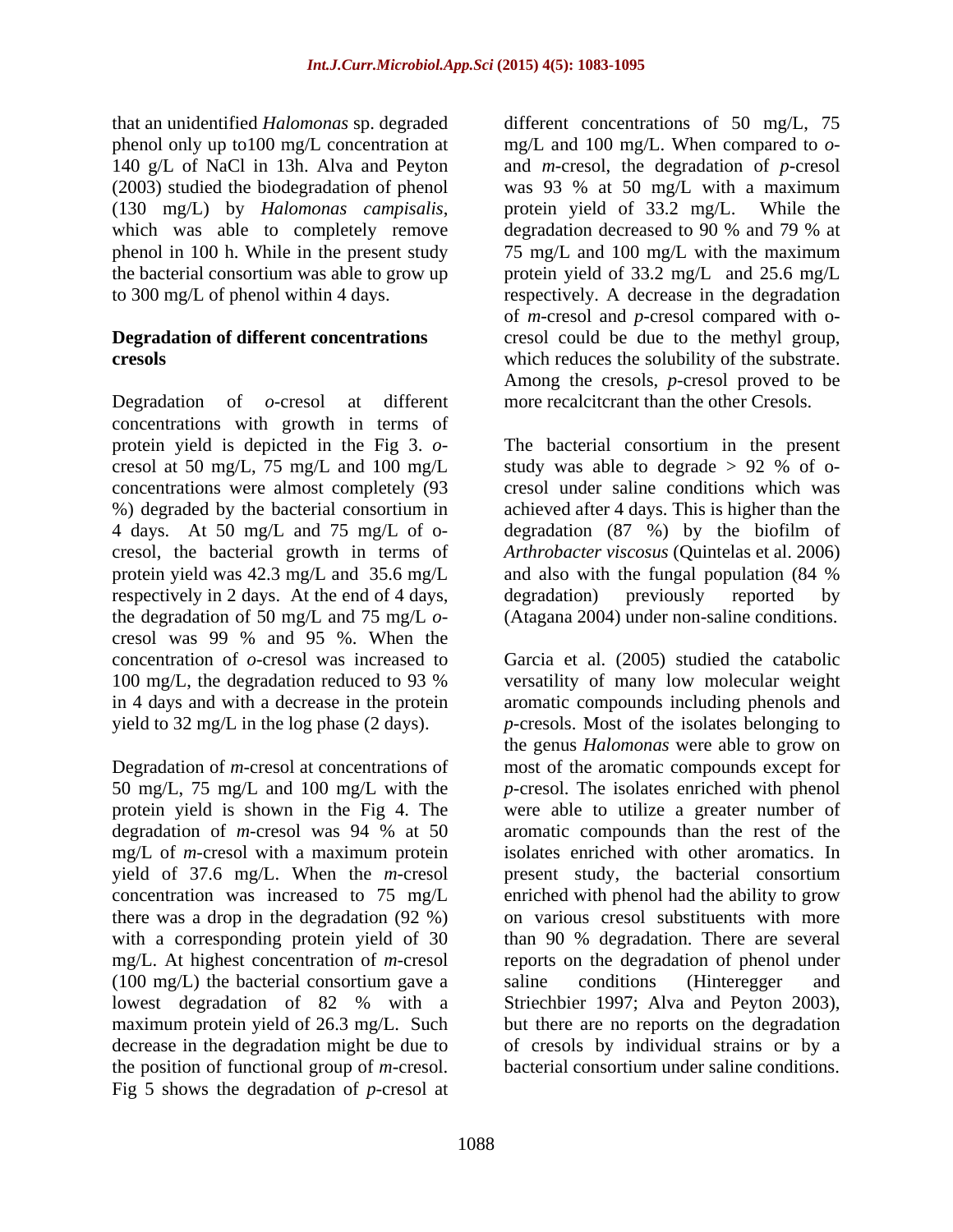

**Fig. 1** Degradation of phenol and protein yield by the consortium at different NaCl concentrations experience of the state of the state of the state of the state of the state of the state of the state of the state of the state of the state of the state of the state of the state of the state of the state o



**Fig. 2** Degradation of different concentrations of phenol and protein yield by the bacterial consortium at 50 g/ L NaCl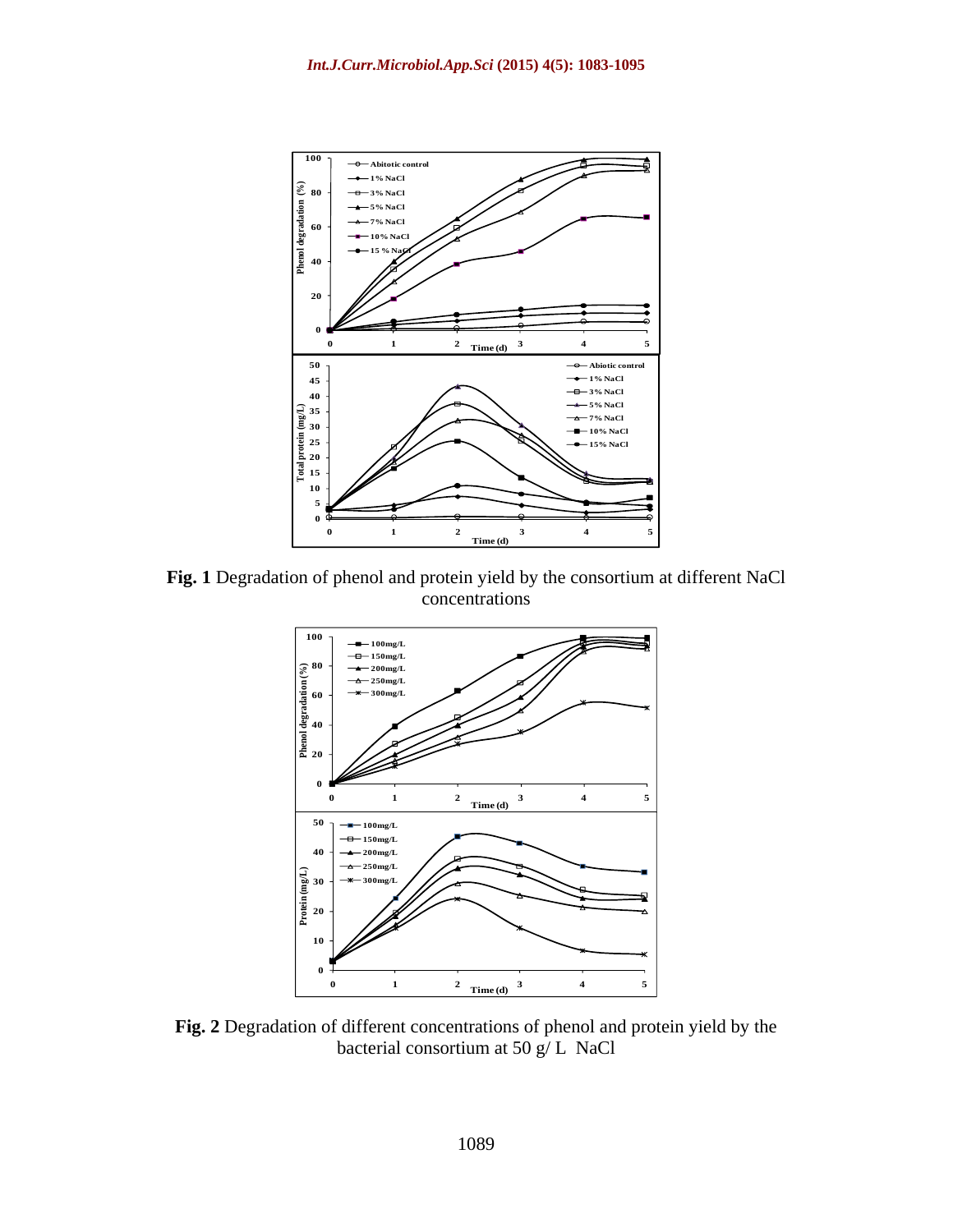

**Fig. 3** Degradation and protein yield by the bacterial consortium at different concentrations of *o-*cresol



**Fig. 4** Degradation and protein yield by the bacterial consortium at different concentrations of *m-*cresol



**Fig. 5** Degradation and protein yield by the bacterial consortium at different concentrations of *p-*cresol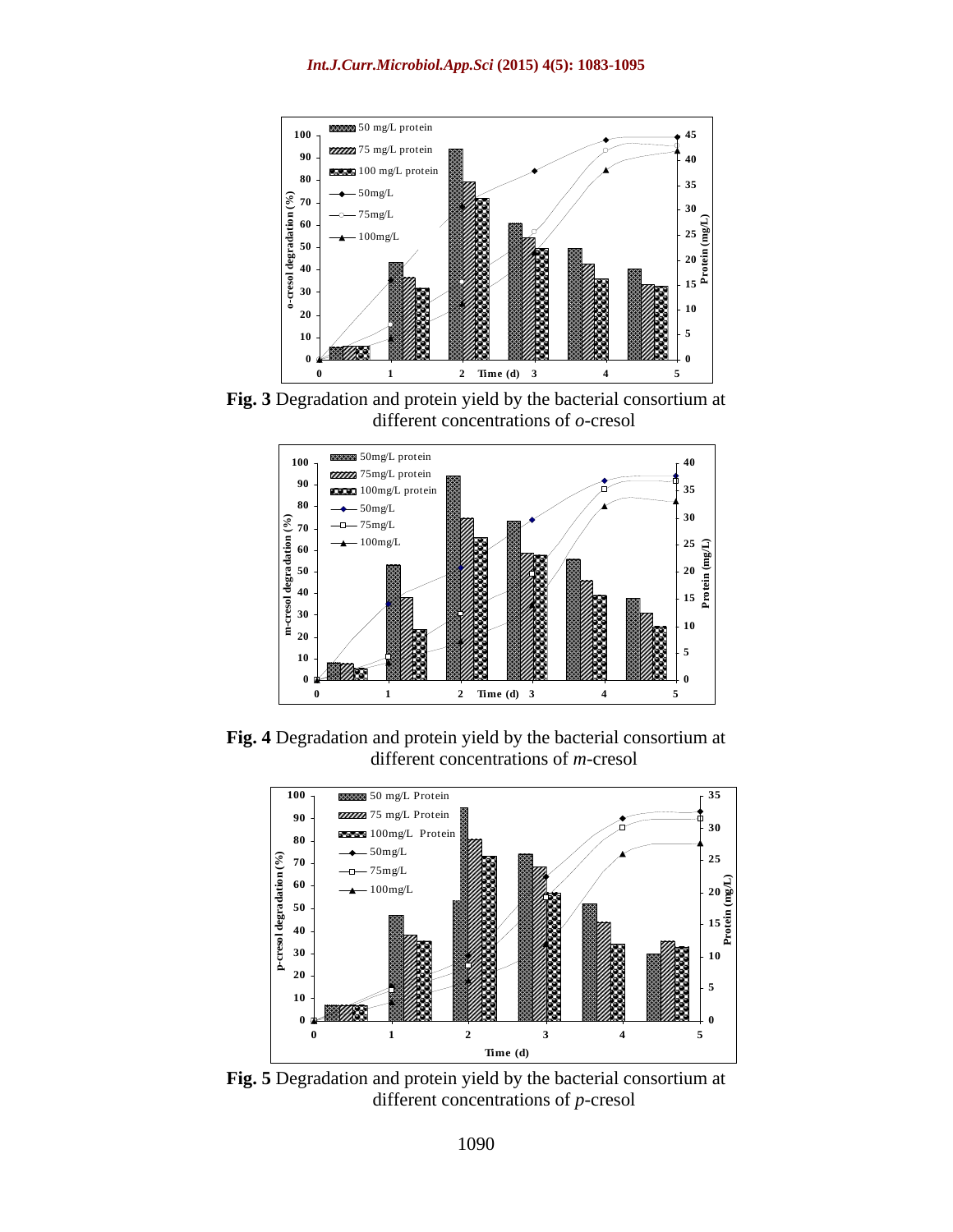

**Fig.6** Degradation and protein content by the bacterial consortium on dual substrates



**Fig.7** GC-MS Spectrum of the metabolites formed during degradation of dual substrates

acclimatized to the individual substrates, so

In present study, the bacterial consortium compounds under saline conditions. The enriched with phenol had the ability to grow bacterial consortium was studied for its on all the cresol substrates with more than ability to degrade optimum concentration of 90 % degradation efficiency. dual substrates (Phenol (100 mg/L) and *o*- **Degradation of dual substrates** results from the experiments showed that As industrial wastewater contains complex degraded 91 % with the maximum protein mixtures of phenolic compounds and salts, it yield of about 29.5 mg/L on  $2<sup>nd</sup>$  day (Fig 6). is particularly desirable to use the The consortium could degrade both the microorganisms, which are previously substrates (phenol and *o*-cresol) as a mixture that they could efficiently degrade phenolic metabolism of phenol and cresol has been Cresol (50 mg/L)) at 50 g/L NaCl. The phenol was degraded 95 % and *o*-Cresol was simultaneously. The simultaneous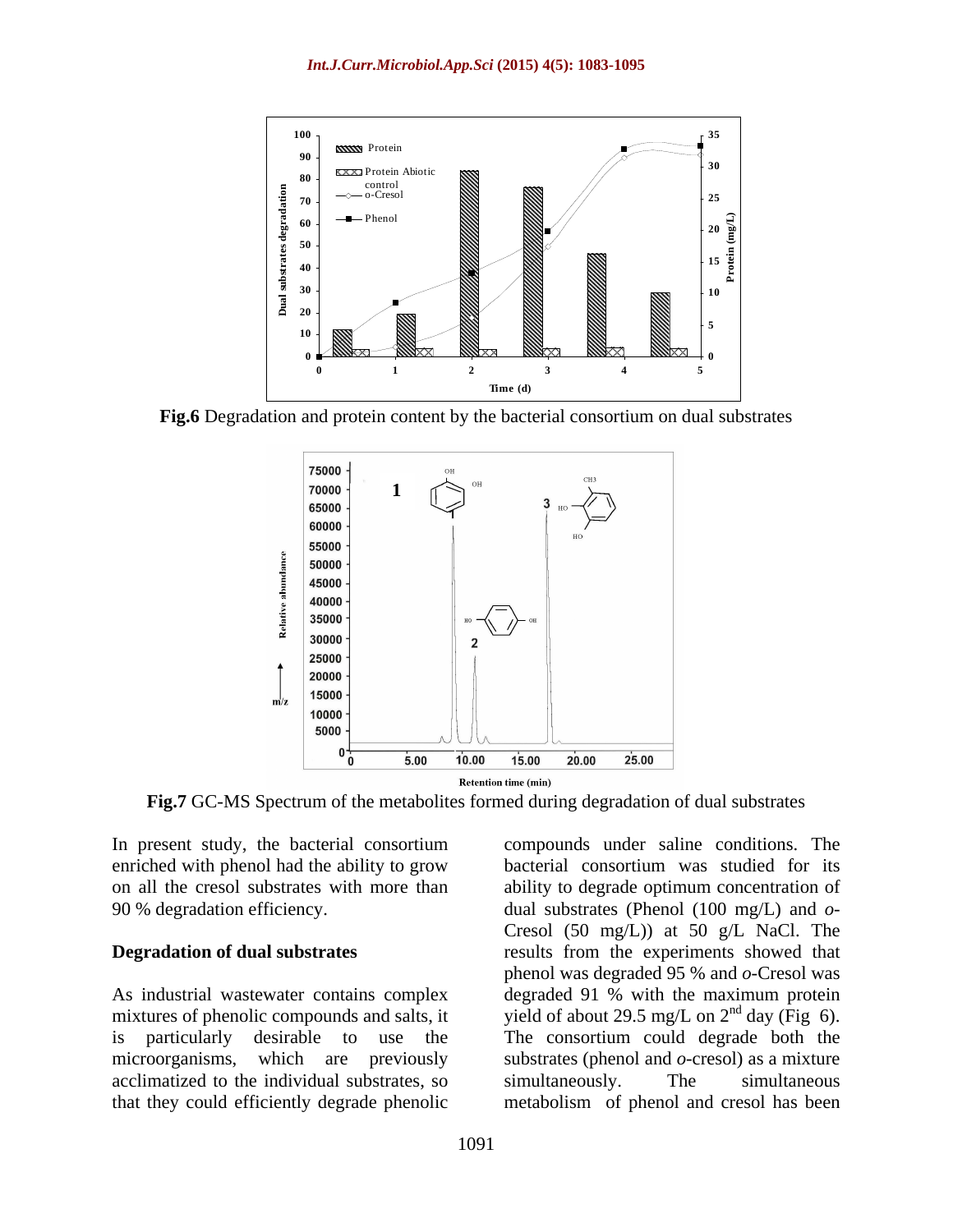reported in aerobic and anaerobic conditions intermediate metabolites as shown by GC- (Kar et al. (1997); Tawfiki et al. (1999);

co-metabolism of phenol and *o*-cresol. In the present study it was observed from the Fig 6 of the compounds, phenol was degraded physical properties, such as solubility. This al. (2008) showed hydroquinone, Another reason would be that the bacterial anixed substrates under non-saline consortium was primarily enriched on phenol as the carbon source. Wang et al. (2009) indicated that there was almost no Mesophilic bacteria have been widely effect on the growth of *Arthrobacter* sp. reported to catabolize phenol and the and the degradation of mixtures of phenol isomeric Cresols by converting them before (200 mg/L) and *p*-cresol (100 mg/L) with aromatic-ring fission into catechol and less than 5 % NaCl; and concentration above methylcatechols, respectively. The present 5 % NaCl, the growth was inhibited at late lag phase and complete degradation was achieved in 88 h. Whereas in the present study, it could be seen the degradation of catechol and 3-methyl catechol, in 4 days mixture of substrates was more than 90 % under saline conditions. within 4 days in the presence of 5 % NaCl without any lag phase. Furthermore, many studies have shown that

# **Identification** of **metabolites** during the  $\beta$ -ketoadipate pathway through ortho-fission

The analyses of the 72 h culture extracts of of phenol and *o-* cresol, produced

Fang and Zhou (2000) under non- saline three peaks, on comparison of the mass conditions, where the degradation of phenol spectrum from extracted samples with the was inhibited by the presence of alkyphenols standards it proved that the first peak was (*o-, m-* or *p-* cresols). catechol the intermediate compound of Paraskevi and Polymenakou (2005) reported corresponding mass analyses yielded m/z that the addition of *o*-cresol strongly (40,53,63,81,95,110,112), followed by peak inhibited phenol transformation during the 2-Hydroquinone with a retention time of that irrespective of the concentration levels 18.35 peak 3 was observed which higher than that of *o*-cresol. The disparity cresol, 3-methyl catechol with masses observed in the growth of the bacterial (33,42,52,67,85,110,124,134 ). Ahamad et consortium on phenol and *o*-cresol may be al. (2001) reported the presence of 3 due to the presence of methyl group on the methylcatechol and 2-ketohex-*cis*-4-enoate compound, which affects some of their during *o*-Cresol degradation. Saravanan et may be due to the fact that phenol, benzoquinone, catechol, oxalic acid, maleic compared to *o*-cresol, is a much simpler acid, acetic acid, formic acid and tartaric carbon source and therefore is easily acid were formed as intermediates during metabolized by the bacterial consortium. the degradation of phenol and *m*-Cresol as MS (Fig 7). The chromatogram showed phenol at retention time of 9.88 min; 11.525 min where the m/z (25,27, 39,55, 63,81, 92, 110,112). At the retention time of represented the metabolized product of *o* al. (2008) showed hydroquinone, mixed substrates under non-saline conditions.

> study results indicated that the bacterial consortium was able to convert the dual substrates to their intermediates such as under saline conditions.

**degradation of dual substrates**  of catechol (Kolomytseva et al. 2007; Santos the bacterial consortium grown on mixtures that the bacterial consortium degraded the phenol and p-cresol were metabolized by the  $\beta$ -ketoadipate pathway through ortho-fission et al. 2003). The formation of intermediates like catechol and 3-methylcatechol suggest dual substrates by *ortho*- cleavage pathway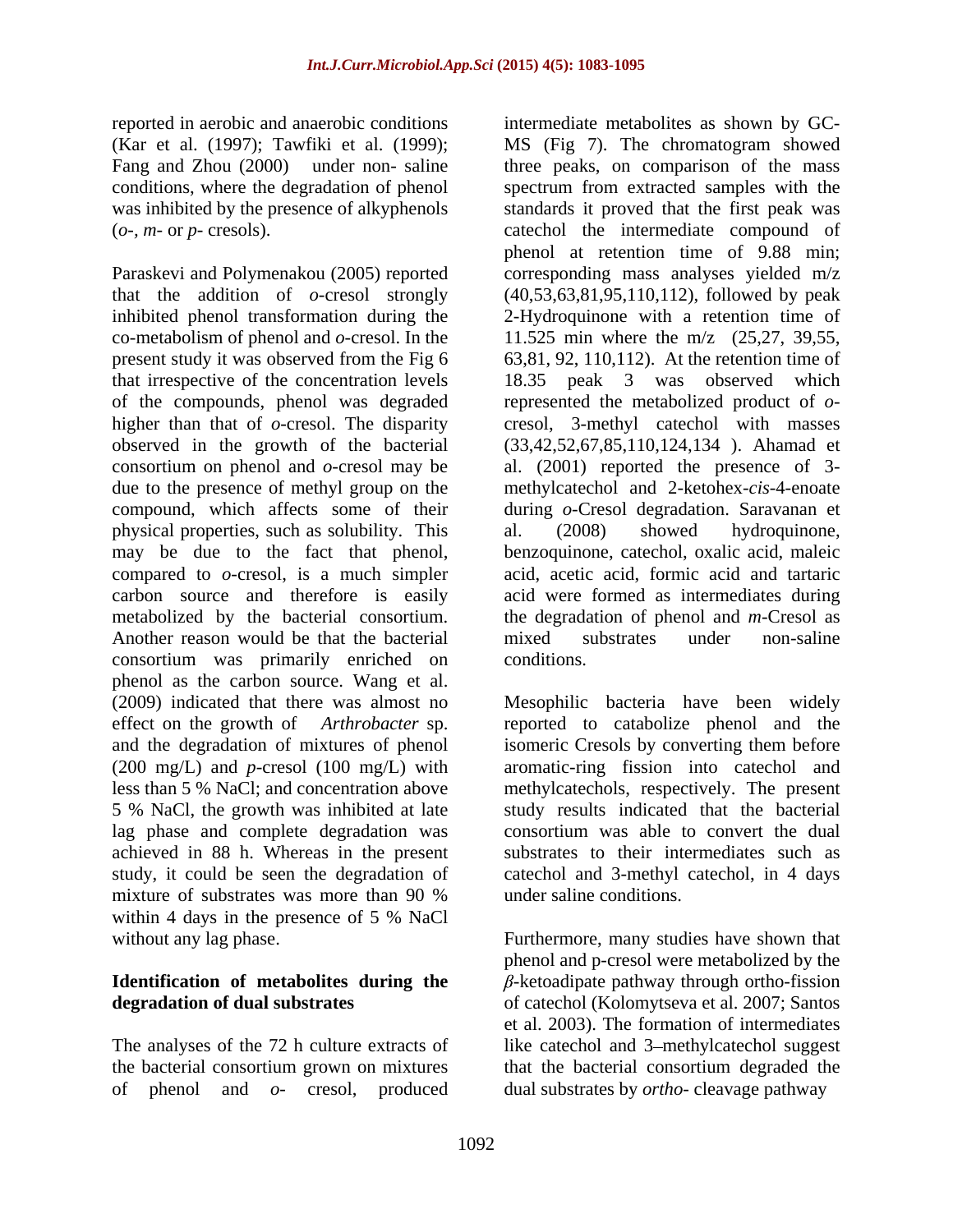The results have demonstrated the isolated **Amazonian** soil samples. Arch. bacterial consortium was able to degrade Microbiol. 174: 346–352. phenol at different NaCl concentrations with Bertrand JC, Bianchi M, Mallah MA, optimum concentration at 50 g/L NaCl. The Acquaviva M and Mille G 1993. consortium was able to degrade phenol at different concentrations from 100 mg/L to hydrocarbonoclastic bacterial 300 mg/L at 5 % NaCl, where optimum degradation of phenol was achieved at 100 seawater as a function of sodium mg/L. The bacterial consortium was also able to degrade different cresol substrates at different concentrations from 50 mg/L - 100 mg/L. The optimum degradation was method for quantitation of microgram obtained with *o*-Cresol at 50 mg/L concentration. During the degradation of degraded both the substrates simultaneously. Diaz MP, Boyd KG, Grigon SJW and

The authors gratefully acknowledge Centre bacterial consortium MPD-M. for Environmental Studies, Anna University, Chennai and UGC for the fellowship given to Krishnaswamy Veenagayathri for the

- 2001. New metabolic pathway for o-
- influence of pH and salinity. Environ. Sci. Technol. 37: 4397-4402.
- Atagana HI 2004. Biodegradation of phenol,
- Bastos AER., Moon DH and Rossi DHMA, Garcia MT, Ventosa A and Mellado E microorganisms isolated from

Amazonian soil samples. Arch. Microbiol. 174: 346–352.

- Bertrand JC, Bianchi M , Mallah MA, Acquaviva M and Mille G 1993. Hydrocarbon biodegradation and hydrocarbonoclastic bacterial communities composition grown in seawater as a function of sodium chloride concentration. J. Exp. Mar. Biol. 168: 125-138.
- dual substrates the bacterial consortium<br>Biochem. 72, 248-254. Bradford MM 1976. A rapid and sensitive method for quantitation of microgram quantities of protein utilizing the principle of protein-dye binding. Anal. Biochem. 72, 248-254.
- **Acknowledgements** crude oil across a wide range of Diaz MP, Boyd KG, Grigon SJW and Burgess JG 2002. Biodegradation of salinities by an extremely halotolerant bacterial consortium MPD-M, immobilized onto polypropylene fibers. Biotechnol. Bioeng. 79: 145- 153.
- doctoral studies. Diaz MP, Grigon SJW, Peppiatt C and **References** characterization of novel hydrocarbon Ahamad PYA, Kunhi AAM and Divakar S Burgess JG 2000. Isolation and degrading euryhaline consortia from crude oil and mangrove sediments. Mar. Biotechnol. 2: 522-532.
- cresol degradation by *Pseudomonas* sp. Fagbote EO and Olanipekun EO, 2010. CP4 as evidenced by 1H NMR spectroscopic studies,  $\frac{17}{4}$  (4) : 371-<br>hydrocarbons and polychlorinated 377 biphenyls in sediment of bitumen Alva VA and Peyton BM 2003. Phenol and deposit impacted area. Int. J. Environ catechol biodegradation by the  $\overline{S}$ ci. Tech.  $\overline{7}$  (3): 561-570. Levels of polycyclic aromatic hydrocarbons and polychlorinated deposit impacted area. Int. J. Environ Sci. Tech. 7 (3): 561-570.
	- haloalkaliphile *Halomonas campisalis*: Fang H and Zhou G, 2000. Degradation of phenol and p-Cresol in reactors. Wat. Sci. Technol. 42 : 237-244.
	- *o*-cresol, *m*-cresol and *p*-cresol by 2004. *Halomonas organivorans* sp. indigenous soil fungi in soil nov., a moderate halophile able to contaminated creosote. W. J. degrade aromatic compounds. Int J<br>Microbiol Biotechnol. 20: 851-858. Syst Evol Microbiol 54: 1723–1728. Garcia E, Mellado JC, Ostos and VentosaA degrade aromatic compounds. Int J Syst Evol Microbiol 54: 1723-1728.
	- Trevors JT, Tsai SM 2000. Salt-<br>2005. Catabolic versatility of aromatic tolerant phenol-degrading compound- degrading halophiic 2005. Catabolic versatility of aromatic compound- degrading halophiic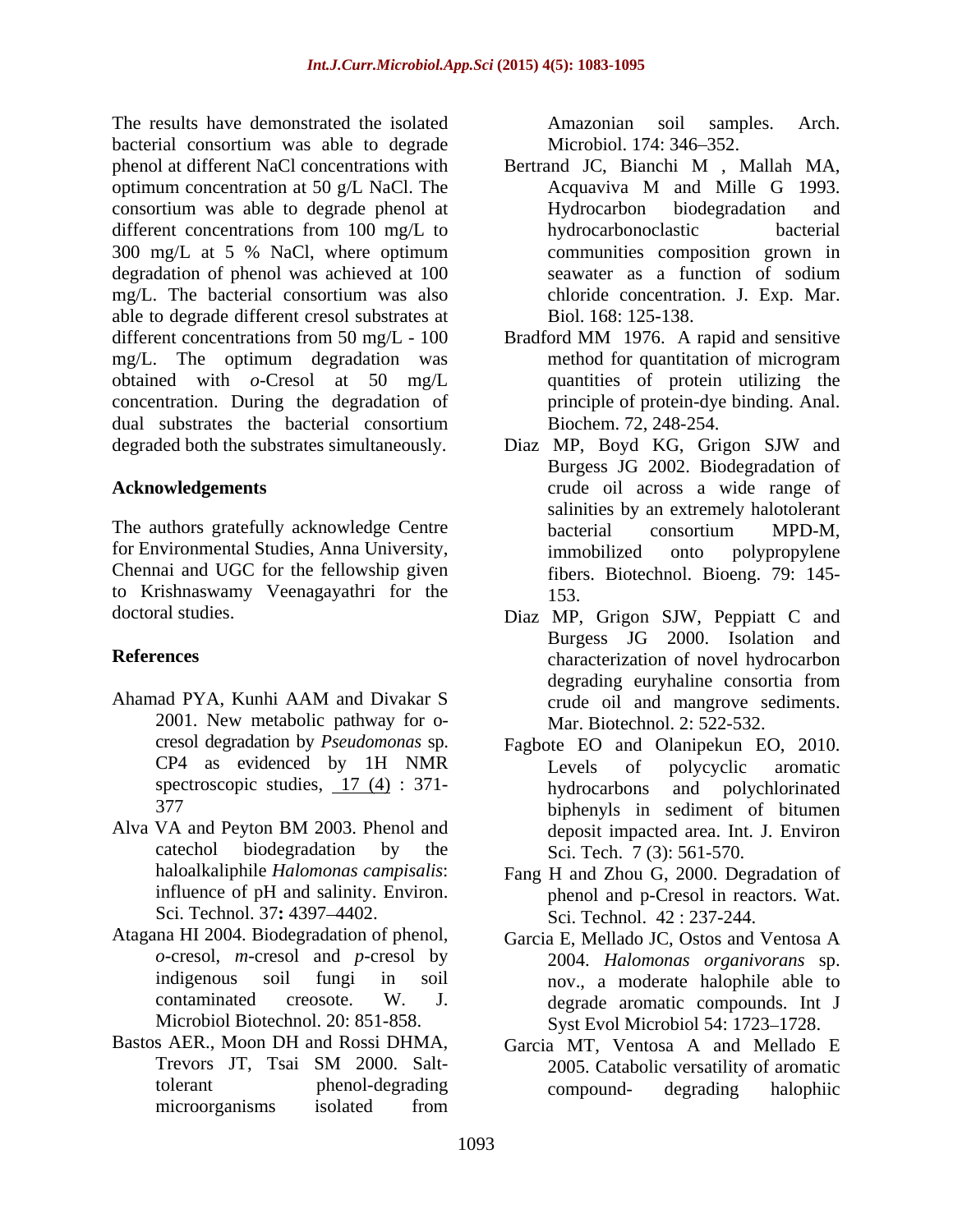bacteria. FEMS Microbiol. Eco. 54 J.Wat.Poll.Con. Fed. 37, (10): 1404-

- Bioeng. 17 (11): 1599-1615.
- Hinteregger C and Streichsbier F 1997. Biotechnol. Lett. 19 (11): 1099–1102. 791.
- Kar S, Swaminathan T and Baradarajan A 1996. Biodegradation of phenol and
- Kolomytseva MP, Baskunov BP and
- Lee KH and Byeon SH, 2010. The halophilic bacteria isolated from sea hydroxypyrene by PAH exposure
- Lefebvre O., Vasudevan N., Torrijos M., Thanasekaran K. and Moletta R. 2006
- Lop KC and Tar CP 2000. Effect of
- Lows FJ, Fulbright DW, Taylor SC and de Bruijn FJ 1994. Specific genomic 4820.
- of high salinities by conventional

 $(11): 97-109.$  1416. 1416.

- Hill GA and Robinson CW, 1975. Substrate Margesin R and Schinner F, 2001. Potential inhibition kinetics: Phenol degradation of halotolerant and halophilic by *Pseudomonas* putida. Biotech. microorganisms for biotechnology. of halotolerant and halophilic Extremophiles 5 (2): 73-83.
	- *Halomonas* sp., a moderately FV and Bertrand JC 1991. Effect of halophilic strain, for biotreatment of salinity on petroleum biodegradation. saline phenolic waste-water Fresenius J. Anal. Chem. 339: 788- Mille G, Almallah M, Bianchi M, Wambeke salinity on petroleum biodegradation. 791.
	- cresol isomer mixtures by Palaniswamy N. 2007. Biodegradation *Arthrobacter.* W.J. Microbiol. of Palmarosa oil (Green oil) by Biotechnol. 13: 659-663. *Serratia marcescens*. Int. J. Environ. Mohanan S., Maruthamuthu S., Muthukumar N., Rajasekar A. and Sci.Tech*.*, 4 (2), 277-281.
	- Golovleva LA 2007. Intradiol Munoz JA, Perez-Esteban B, Esteban M, de pathway of *para*-cresol conversion by la Escalera S and Gomez MA, *Rhodococcus opacus* 1CP Biotechnol J. 2 (7): 886 893. Lopez J (2001) Growth of moderately biological monitoring of urinary water using phenol as the sole carbon Martinez-Toledo MV and Gonzalez halophilic bacteria isolated from sea source. Folia Microbiol. 46: 297–302.
	- among smokers. Int. J Environ. Res. 4 Oren A, Gurevich P, Azachi M and Henis Y (3): 439-442. (1992) Microbial degradation of Oren A, Gurevich P, Azachi M and Henis Y pollutants at high salt concentrations, Biodegradation 3: 387–398.
	- Microbial diversity in hypersaline Paraskevi N, Polymenakou C and Euripides wastewater: the example of tanneries GS, 2005. Effect of temperature and Extremophiles 10: 505-513. additional carbon sources on phenol additional carbon sources on Pseudomonad. Biodegradation 16: biodegradation of phenol. *Bull.*  degradation by an indigenous soil 403 413.
	- Environ. Contam. Toxicol. 64: 756- Peyton BM, Wilson T and Yonge DR 2002. 763. Kinetics of phenol biodegradation in high salt solutions. Wat. Res. 36: 4811- 4820.
- fingerprints of phytopathogenic Quintelas C, Sousa E, Silva F, Neto S and *Xanthomonas* and *Pseudomonas* pathovars and strains generated with biosorption of ortho-cresol, phenol, repet-protein-due-binding. Anal. chlorophenol and chromium (VI) from Biochem. 72: 248-254. aqueous solution by a bacterial biofilm Ludzack FJ and Noran PK 1965. Tolerance wastewater treatment process. 2091. Tavares T 2006. Competitive chlorophenol and chromium (VI) from supported on granular activated carbon. Process Biochem. 41: 2087- 2091.